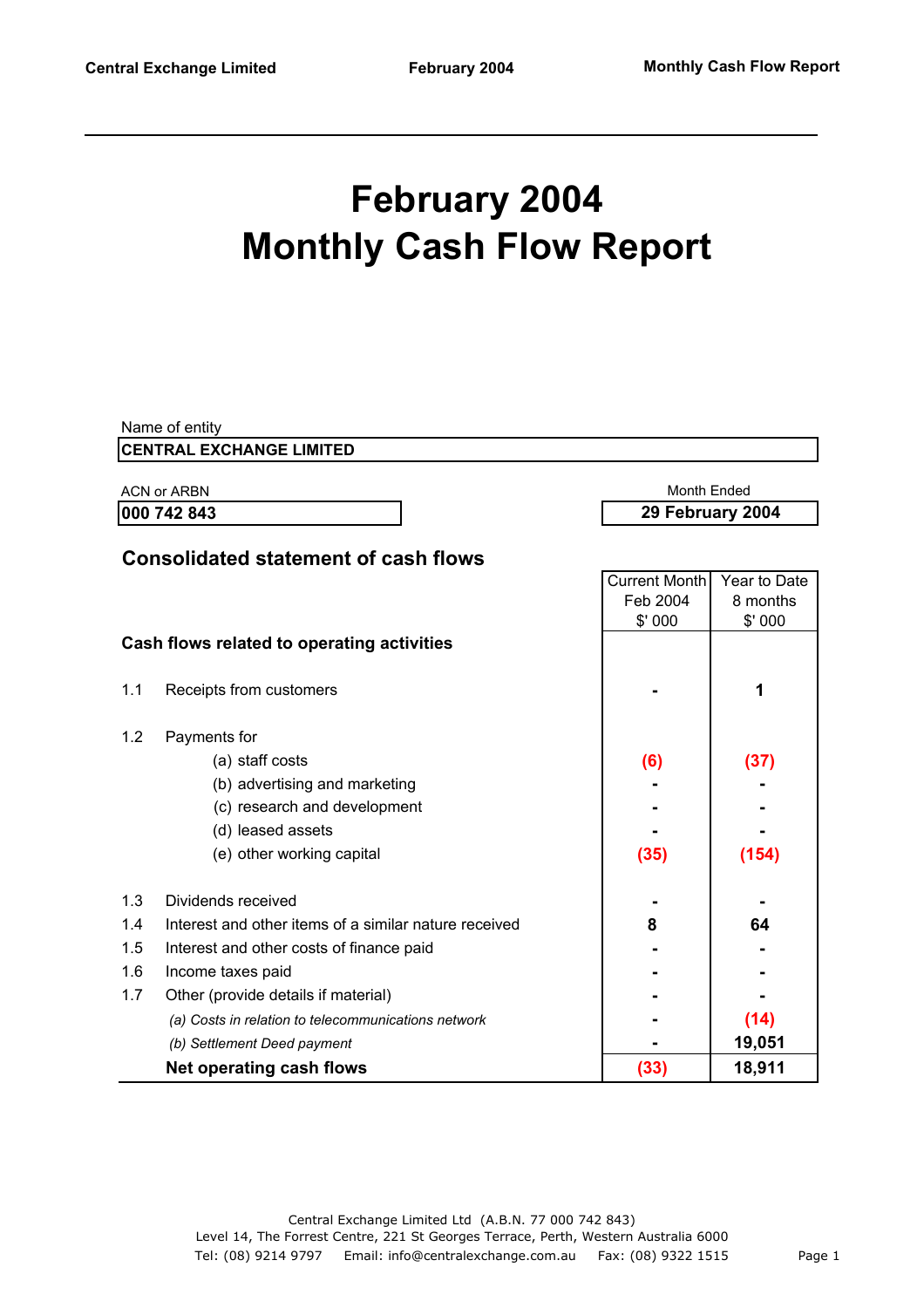|      |                                               | <b>Current Month</b> | Year to Date |
|------|-----------------------------------------------|----------------------|--------------|
|      |                                               | Feb 2004             | 8 months     |
|      |                                               | \$'000               | \$'000       |
| 1.8  | Net operating cash flows (carried forward)    | (33)                 | 18,911       |
|      | Cash flows related to investing activities    |                      |              |
| 1.9  | Payment for acquisition of:                   |                      |              |
|      | businesses (item 5)<br>(a)                    |                      |              |
|      | (b)<br>equity investments                     |                      |              |
|      | (c)<br>intellectual property                  |                      |              |
|      | (d)<br>physical non-current assets            |                      |              |
|      | other non-current assets<br>(e)               |                      |              |
| 1.10 | Proceeds from disposal of:                    |                      |              |
|      | businesses (item 5)<br>(a)                    |                      |              |
|      | (b)<br>equity investments                     |                      | 49           |
|      | (c)<br>intellectual property                  |                      |              |
|      | physical non-current assets<br>(d)            |                      |              |
|      | other non-current assets<br>(e)               |                      |              |
| 1.11 | Loans to other entities                       |                      |              |
|      | 1.12 Loans repaid by other entities           |                      |              |
| 1.13 | Other (provide details if material)           |                      |              |
|      | Net investing cash flows                      |                      | 49           |
| 1.14 | Total operating and investing cash flows      | (33)                 | 18,960       |
|      | Cash flows related to financing activities    |                      |              |
| 1.15 | Proceeds from issues of shares, options, etc. |                      |              |
| 1.16 | Proceeds from sale of forfeited shares        |                      |              |
| 1.17 | Proceeds from borrowings                      |                      |              |
| 1.18 | Repayment of borrowings                       |                      |              |
| 1.19 | Dividends paid                                |                      |              |
| 1.20 | Other (provide details if material)           |                      |              |
|      | (a) Payments in relation to share buy back    |                      |              |
|      | Net financing cash flows                      |                      |              |
|      | Net increase (decrease) in cash held          | (33)                 | 18,960       |
| 1.21 | Cash at beginning of month/year to date       | 19,413               | 420          |
| 1.22 | Exchange rate adjustments to item 1.20        |                      |              |
| 1.23 | Cash at end of month                          | 19,380               | 19,380       |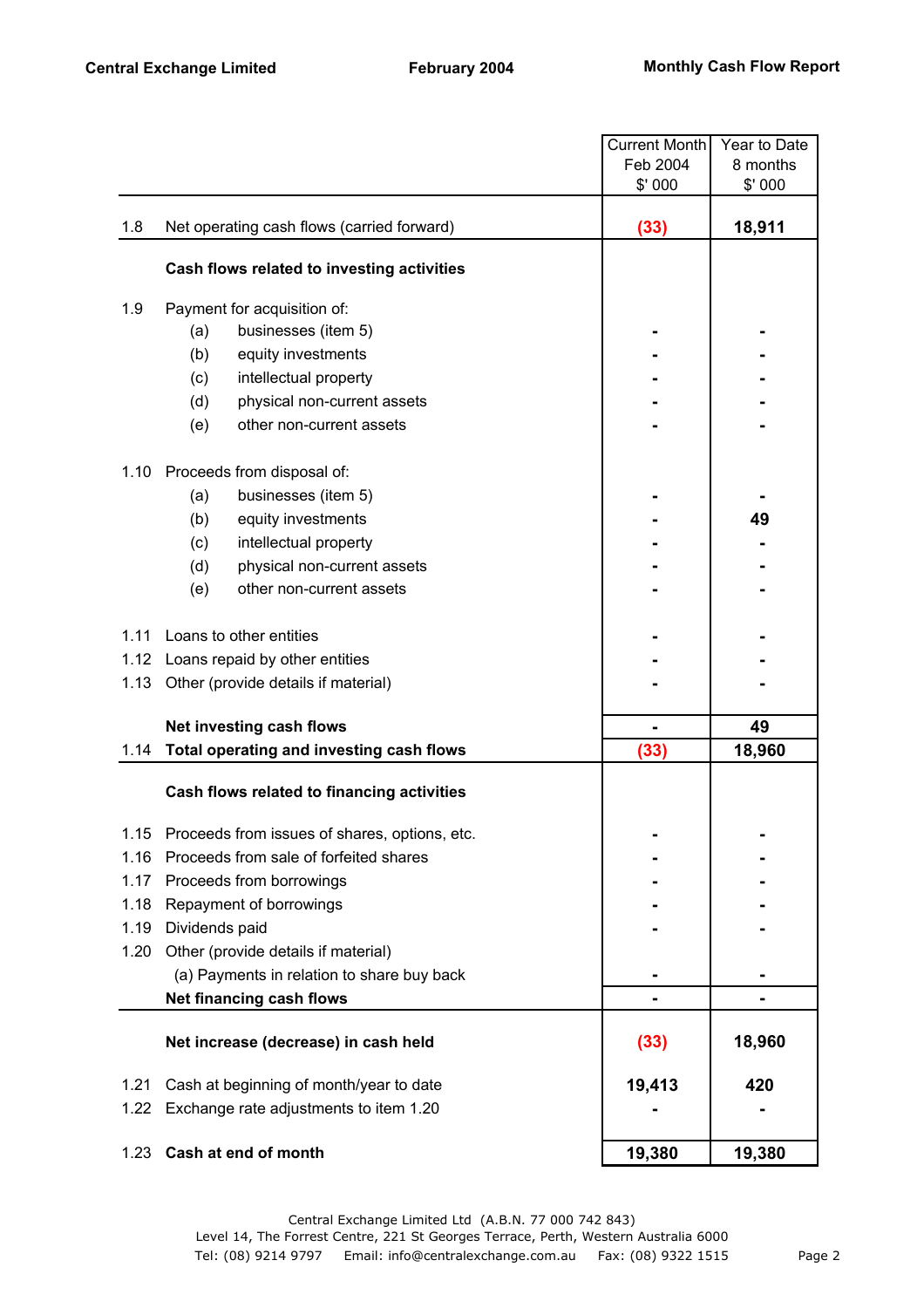## **Payments to directors of the entity and associates of the directors Payments to related entities of the entity and associates of the related entities**

|                                                                          | Current Month |
|--------------------------------------------------------------------------|---------------|
|                                                                          | Feb 2004      |
|                                                                          | \$'000        |
| Aggregate amount of payments to the parties included in item 1.2<br>1.24 | 6             |
| Aggregate amount of loans to the parties included in item 1.11<br>1.25   |               |

1.26 Explanation necessary for an understanding of the transactions

\$5,963 - Salary paid to a Director.

#### **Non-cash financing and investing activities**

2.1 Details of financing and investing transactions which have had a material effect on consolidated assets and liabilities but did not involve cash flows

None.

2.2 Details of outlays made by other entities to establish or increase their share in businesses in which the reporting entity has an interest

None.

#### **Financing facilities available**

*Add notes as necessary for an understanding of the position. (See AASB 1026 paragraph 12.2).*

|     |                             | Amount available<br>\$'000 | Amount used<br>\$'000 |
|-----|-----------------------------|----------------------------|-----------------------|
| 3.1 | Loan facilities             | -                          | -                     |
| 3.2 | Credit standby arrangements |                            | -                     |